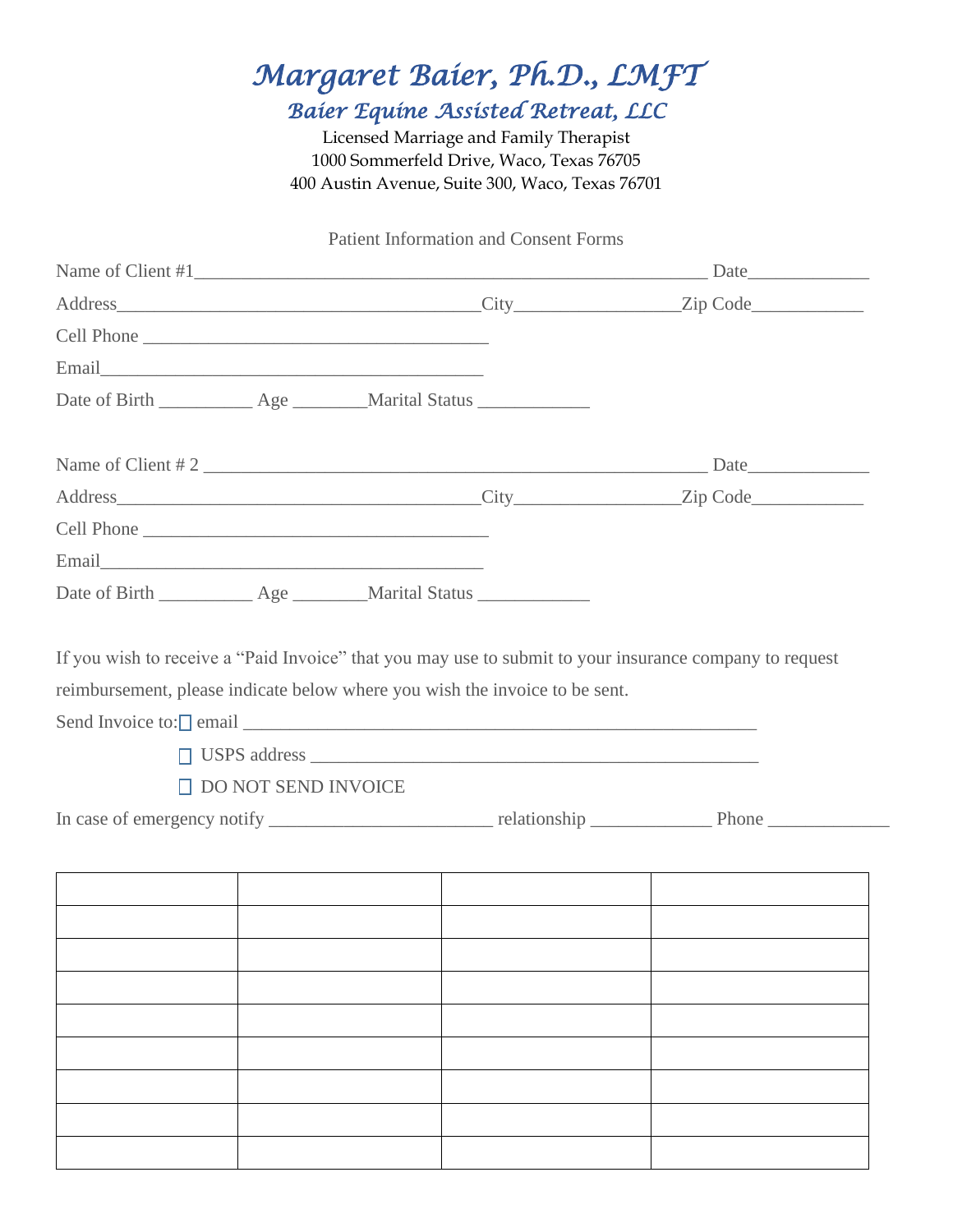#### **Therapist Disclosures & Informed Consent**

**Duty to warn:** State law requires that a therapist must inform child protective services if child abuse is suspected or revealed. Therefore, any information regarding this issue will be reported to the Child Protective Service Agency. I will also inform an individual and/or the proper authorities when a life-threatening accusation is made toward oneself or about another individual.

**Confidentiality:** Therapists are bound by their code of ethics to keep all information shared in the therapy session confidential. This rule can be broken only if the duty to warn is enforced by the therapist. Minor children's right to confidentiality will be discussed both with the parents of the child(ren) and the child(ren). Decisions regarding child confidentiality will be made on a patient-by- patient basis. Please discuss this matter thoroughly with the therapist.

**Records:** This practice is HIPPA compliant and patient records are protected. The therapist will retain patient records for 7 years following termination of treatment. After 7 years, the records will be destroyed unless there have been further transactions, therapy, or claims between the patient and therapist. As movement is made toward becoming "paperless", all electronic records will be protected and will not be transmitted electronically unless encryption is available. Be advised: The records that belong to the patient include the intake form and accompanying documents and billing records which may include diagnoses and treatment procedures. The records that belong to the therapist and may not be shared with the patient include any notes made by the therapist for the purpose of facilitating treatment. Release of records must be accompanied by a signed Release of Information that specifies to whom information should be released, for what purpose this information will be released, and the duration of the authorization.

Conduct of Therapy: The therapist shall adhere to the code of ethics of the American Association of Marriage and Family Therapy in addition to other professional counseling organizations (whichever is most stringent) and to the laws of Texas as they pertain to patient-therapist relationships.

Complaints should be address to: The Texas State Board of Examiners of Marriage & Family Therapists, 1100 W. 49<sup>th</sup> Street, Austin, Texas 78756

I have read and understand the therapist disclosures and the limitations of confidentiality.

| Patient #2 signature | Date |
|----------------------|------|
|                      |      |
| Patient #5 signature |      |
|                      |      |
|                      |      |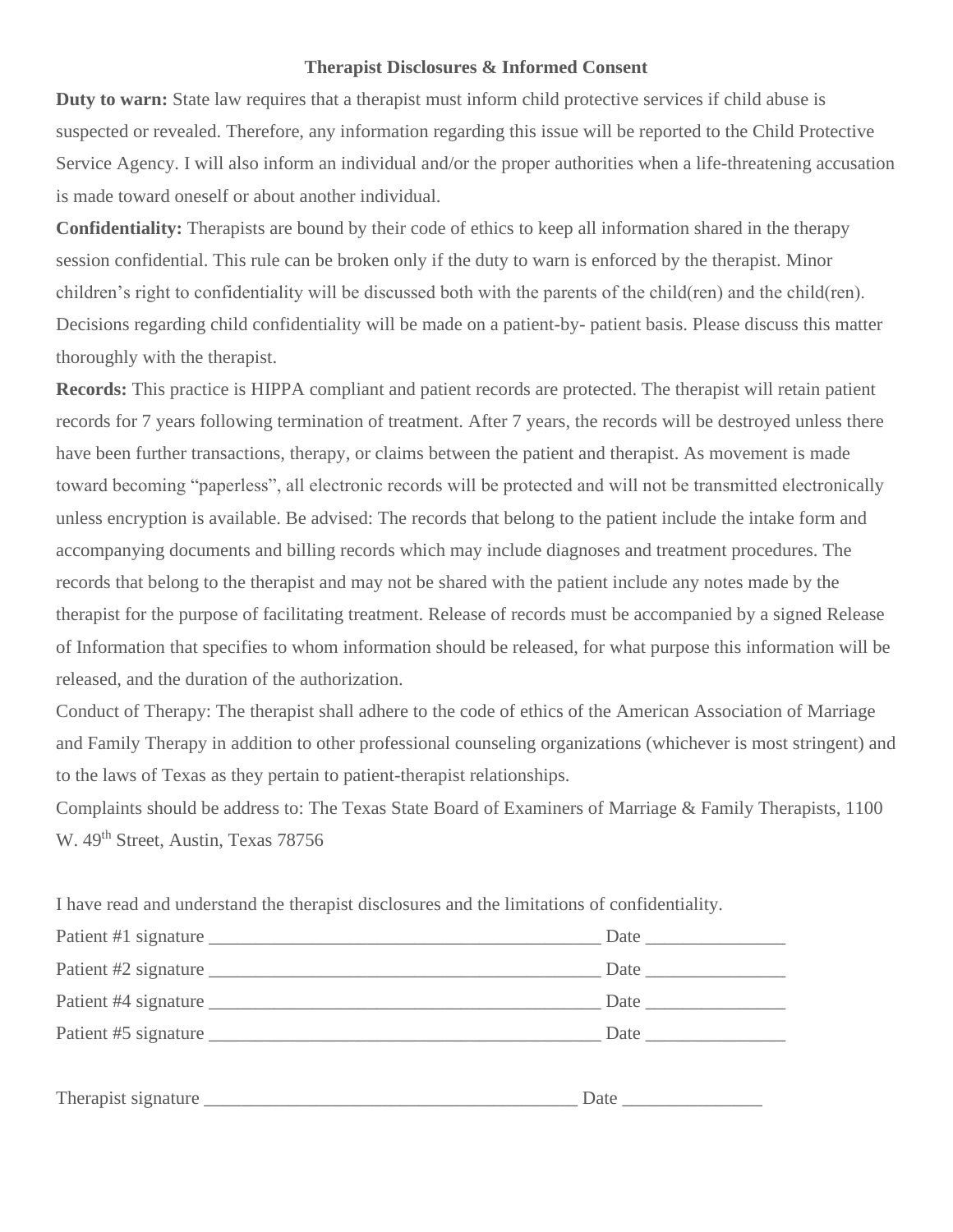#### **Patient-Therapist Agreement**

**Fee Rate**: The basic fee for therapy is \$150.00 for 50 minutes. Longer or shorter sessions are prorated from this basic fee.

**Psychological testing** is not part of this practice. Patients will be referred to the appropriate person(s) for any necessary testing. If you desire official documents regarding treatment, these will be provided at the rate of \$300.00 each to cover the time required to prepare these documents and will not be released until you have made full payment for this service.

**Fees for court appearance**, requested by you, your attorney, or through a subpoena, are \$300.00 per hour. You will be responsible for all my time, including time for driving to court, waiting to testify, giving testimony, as well as preparation and/or research time that is required. Because it is necessary for me to block off my schedule for a full day to appear in court, you will be charged for a minimum of eight hours for each day in court. Payment for this eight-hour minimum is required at least one week prior to the court hearing. **Phone Consultation**: The standard prorated fee will be charged for telephone time.

**Payment Method**: Payment is required at the time services are rendered. Payment may be made by check or cash, credit card, or Venmo.

**Insurance and Third-Party Payments**: Payment is expected at time of service. You may be supplied with a "Paid" Invoice which will include necessary billing codes so that you may file a claim with your insurance company. Insurance/ManagedCare/EAP/HMO/Medicaid clients: Behavioral/Mental Health coverage is often based on a reimbursement schedule that differs from medical coverage. Additionally, most managed care/EAP/HMO companies providing insurance coverage have limits to the dollar amount and/or number of visits they will reimburse. You will be responsible for any charges incurred beyond those benefits. **Missed Appointments**: If you are unable to keep an appointment, please notify me immediately. If an appointment is cancelled or missed without 24 hours' prior notice, you may be billed for the session. Additional appointments may not be made until payment for the missed session is tendered.

By signing this agreement, the patient agrees s/he has read it carefully and has received a copy of both the fee agreement and the page titled "Therapist Disclosures & Informed Consent." The patient agrees to bring all questions or concerns that may arise regarding these fee policies.

| Patient's signature (or responsible party) | Date |
|--------------------------------------------|------|
| Patient's signature (or responsible party) | Date |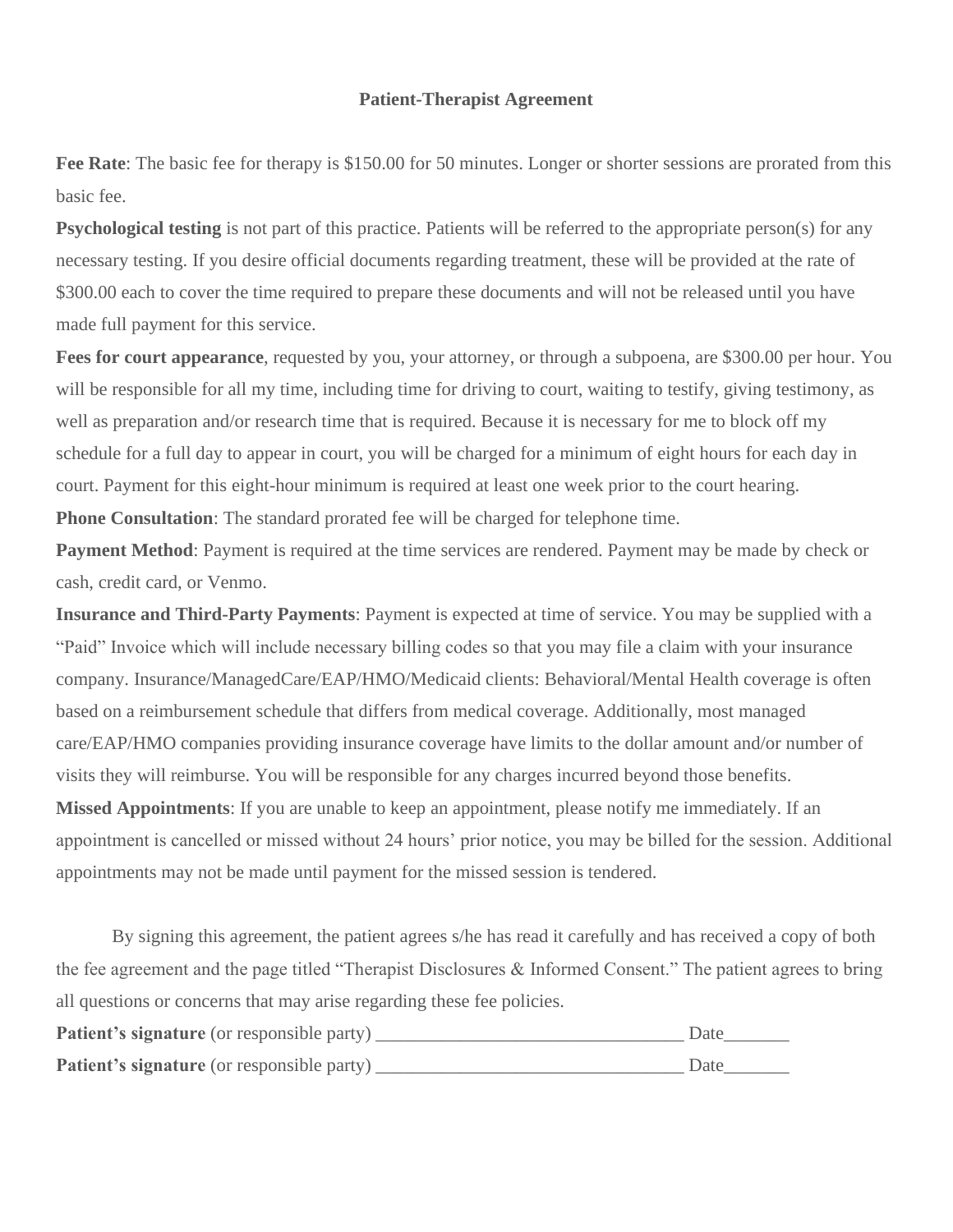### **Client Email/Texting Informed Consent Form**

1. **Risk of using email/texting**: The transmission of client information by email and/or texting has several risks that clients should consider prior to the use of email and/or texting. These include, but are not limited to, the following risks: a. Email and texts can be circulated, forwarded, stored electronically and on paper, and broadcast to unintended recipients. B. Email and text senders can easily misaddress an email or text and send the information to an undesired recipient. C. Backup copies of emails and texts may exist even after the sender and/or the recipient has deleted his or her copy. D. Employers and on-line services have a right to inspect emails sent through their company systems. E. Emails and texts can be intercepted, altered, forwarded, or used without authorization or detection. F. Email and texts can be used as evidence in court. G. Emails and texts may not be secure and therefore it is possible that the confidentiality of such communications may be breached by a third party.

2. **Conditions for the use of email and texts:** Therapist cannot guarantee but will use reasonable means to maintain security and confidentiality of email and text information sent and received. Therapist is not liable for improper disclosure of confidential information that is not caused by Therapist's intentional misconduct. Clients/Parent's/Legal Guardians must acknowledge and consent to the following conditions: a. Email and texting is not appropriate for urgent or emergency situations. Provider cannot guarantee that any email and/or text will be read and responded to within any particular period. B. Email and texts should be concise. The client/parent/legal guardian should call and/or schedule an appointment to discuss complex and/or sensitive situations. C. All email will usually be printed and filed into the client's medical record. Texts may be printed and filed as well. D. Provider will not forward client's/parent's/legal guardian's identifiable emails and/or texts without the client's/parent's/legal guardian's written consent, except as authorized by law. E. Clients/parents/legal guardians should not use email or texts for communication of sensitive medical information. F. Provider is not liable for breaches of confidentiality caused by the client or any third party. G. It is the client's/parent's/legal guardian's responsibility to follow up and/or schedule an appointment if warranted.

3. **Client Acknowledgement and Agreement:** I acknowledge that I have read and fully understand this consent form. I understand the risks associated with the communication of email and/or texts between my therapist and me, and consent to the conditions and instructions outlined, as well as any other instructions that my therapist may impose to communicate with me by email or text.

| Date: _______________  |
|------------------------|
|                        |
| Date: _______________  |
|                        |
| Date: ________________ |
|                        |
| Date: ______________   |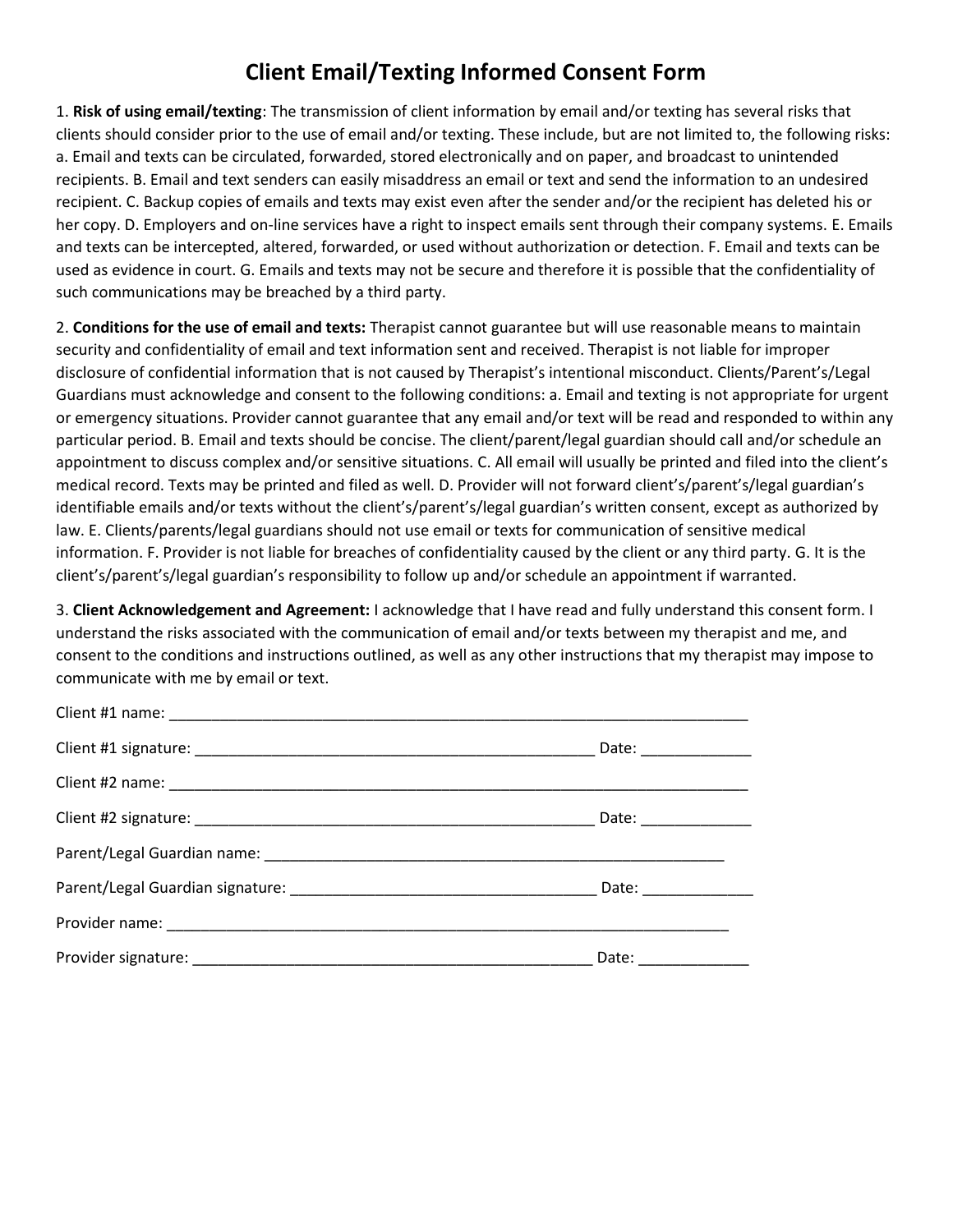#### **Telehealth Consent Form**

I understand that my therapist Dr. Margaret Baier provides telehealth services for mental and behavioral health. This means that I will be able to participate in therapy sessions with Dr. Baier through interactive video connection.

I understand there are potential risks with this technology:

1. The video connection may not work or that it may stop working during the consultation.

2. The video picture or information transmitted may not be of high quality.

3. I understand that I alone can control who is physically present with me during my telehealth therapy sessions with Dr. Baier.

The benefit of a telehealth therapy session is that I do not need to travel to the therapy session. This allows me to save time and money as well as prevent my potential exposure to pathogens.

I give my consent to participate in the telehealth therapy session with Dr. Margaret Baier. I understand that no other individuals will be present in Dr. Baier's office without my express written consent. I understand that confidentiality is forfeited if I indicate that I am a danger to myself or others, including a child, an elderly person, or someone who is disabled. I understand that confidentiality is also forfeited if Dr. Baier suspects that there is past or present abuse of a child, elderly person, or someone who is disabled. I understand that Dr. Baier will not share videotapes, digital recording films and photographs in the absence of such a danger.

I understand that Dr. Baier cannot control what I do with videotapes, digital recording films and photographs that I may generate during our therapy sessions. I hereby release Dr. Margaret Baier from all liability which may arise from the taking and authorized use of such videotapes, digital recording films and photographs.

I understand that I have the right to ask Dr. Baier to discontinue the therapy session at any time.

I have read this document and understand the risk and benefits of telehealth therapy services and have had my questions explained and I hereby consent to participate in telehealth therapy sessions under the conditions described in this document.

| Client #1 name:      |       |
|----------------------|-------|
| Client #1 signature: | Date: |
| Client #2 name:      |       |
| Client #2 signature: | Date: |